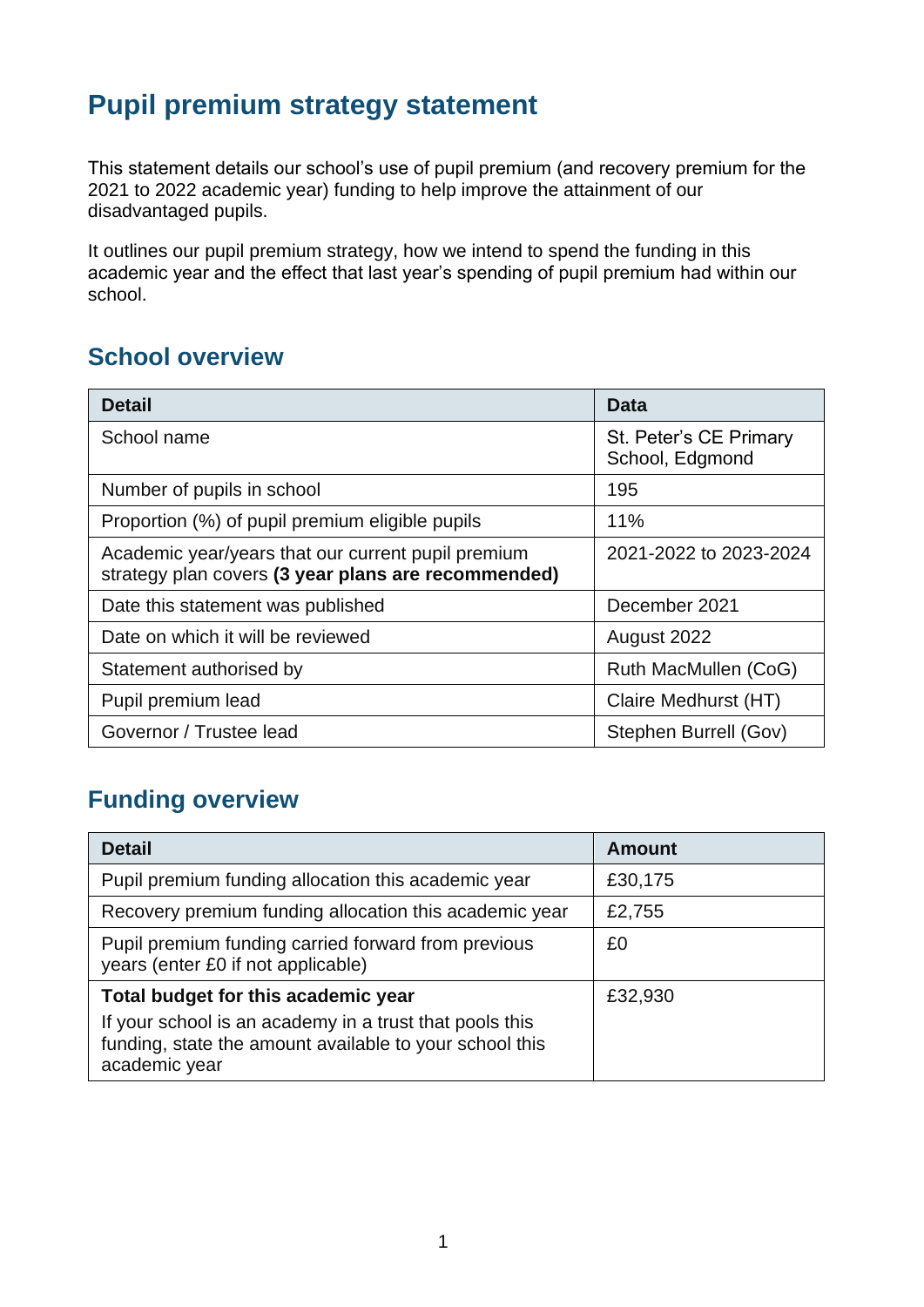# **Part A: Pupil premium strategy plan**

## **Statement of intent**

At St. Peter's, we aim to provide a broad, ambitious and inclusive curriculum for all our children, with disadvantaged and SEND pupils at the heart of our offer. We want every child, regardless of their background, to meet or exceed the expected standard in all subjects. Furthermore, we ensure all our children, particularly the most disadvantaged, have access to a wide range of character-building experiences which they may not otherwise encounter in their primary years.

Our Pupil premium strategy supports these aims in a number of ways. From their very first days in school, our rigorous, systematic phonics programme will ensure that every child receives high quality teaching, enabling them to begin reading and writing quickly and confidently. We aim for all children to keep up, not catch up, and will achieve this using same-day interventions from qualified teachers where necessary. As children move up through school we will ensure they have equal access to a wide range of high-quality texts, including fiction, poetry and non-fiction. Any children struggling with reading and/or writing will receive targeted intervention which may be delivered by teaching staff or through the National Tutoring Programme.

We also aim to support the wellbeing and attendance of all our children through increasing the number of disadvantaged pupils taking part in breakfast club, after school clubs and other enrichment activities such as music lessons and residential visits.

# **Challenges**

This details the key challenges to achievement that we have identified among our disadvantaged pupils.

| <b>Challenge</b><br>number | <b>Detail of challenge</b>                                                                                                                                 |
|----------------------------|------------------------------------------------------------------------------------------------------------------------------------------------------------|
|                            | Not all disadvantaged pupils are achieving as highly in phonics as other<br>children. This is having a detrimental impact on their reading<br>development. |
| 2                          | Some disadvantaged pupils are not attaining as highly as non-<br>disadvantaged pupils in reading and writing.                                              |
| 3                          | Some disadvantaged pupils have additional emotional health and<br>wellbeing needs which are impacting on their learning.                                   |
|                            | The attendance of disadvantaged pupils is on average 1% lower than<br>that of non-disadvantaged pupils. This is affecting their rate of progress.          |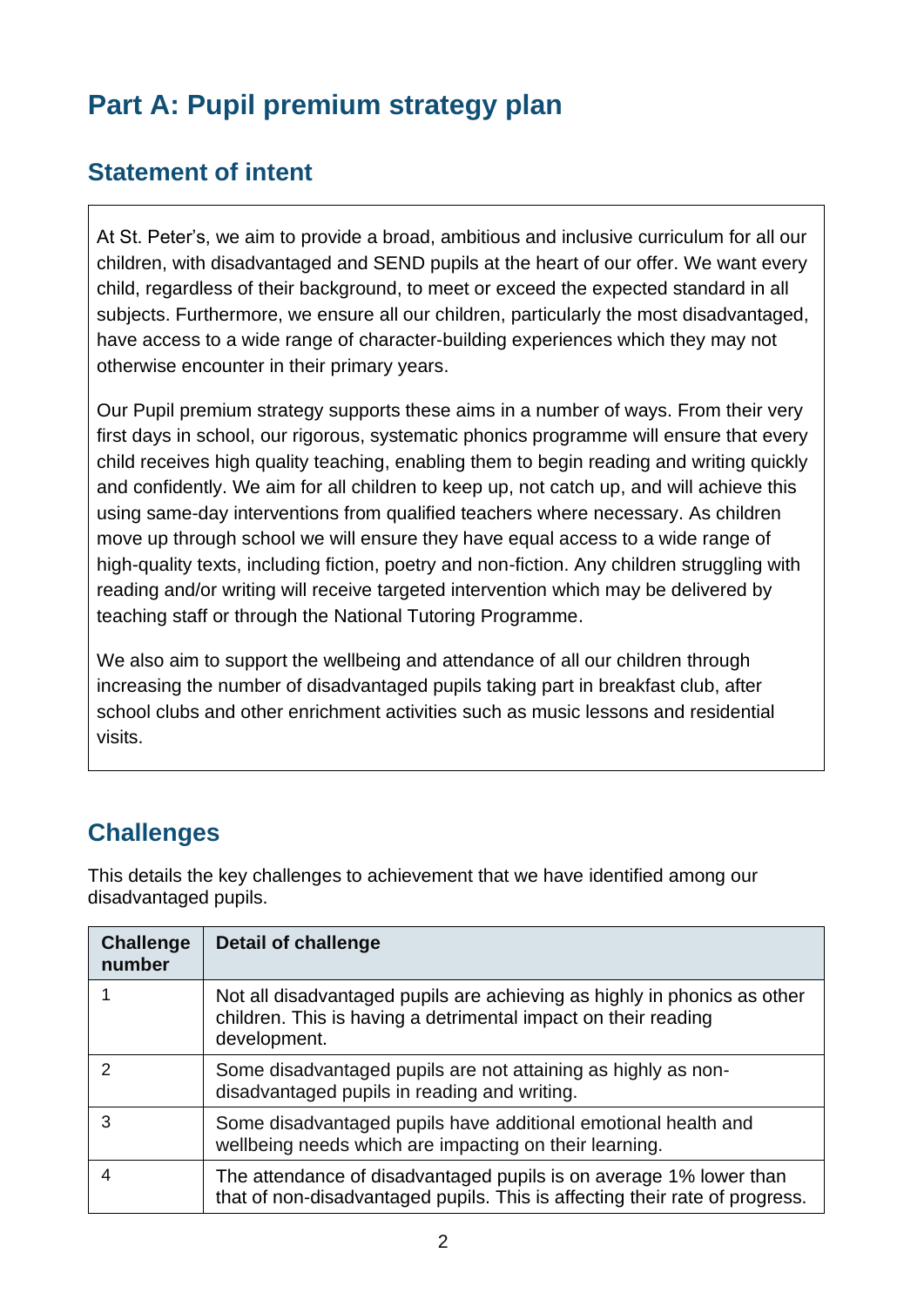## **Intended outcomes**

This explains the outcomes we are aiming for **by the end of our current strategy plan**, and how we will measure whether they have been achieved.

| <b>Intended outcome</b>                                                   | <b>Success criteria</b>                                                                                                                                     |
|---------------------------------------------------------------------------|-------------------------------------------------------------------------------------------------------------------------------------------------------------|
| Improved attainment for disadvantaged<br>pupils in phonics.               | All disadvantaged pupils reach the<br>expected standard in the Year 1 Phonics<br>screen.                                                                    |
| Improved attainment in reading and<br>writing for disadvantaged children. | KS2 reading and writing outcomes show<br>that all disadvantaged pupils reach at<br>least the expected standard in reading<br>and writing at the end of KS2. |
| Improved and sustained wellbeing of<br>disadvantaged pupils.              | Pupil voice indicates that wellbeing has<br>improved.                                                                                                       |
|                                                                           | There is an increase in the number of<br>disadvantaged pupils taking part in<br>breakfast club, after school clubs and<br>other enrichment activities.      |
| Improved attendance of disadvantaged<br>pupils.                           | The attendance of disadvantaged pupils<br>is at least in line with that of non-<br>disadvantaged pupils in school.                                          |

## **Activity in this academic year**

This details how we intend to spend our pupil premium (and recovery premium funding) **this academic year** to address the challenges listed above.

#### **Teaching (for example, CPD, recruitment and retention)**

Budgeted cost: £ 7,500

| <b>Activity</b>                                                                                                       | Evidence that supports this approach                                                                                                                                                                                           | <b>Challenge</b><br>number(s)<br>addressed |
|-----------------------------------------------------------------------------------------------------------------------|--------------------------------------------------------------------------------------------------------------------------------------------------------------------------------------------------------------------------------|--------------------------------------------|
| Purchase of a DfE<br>validated phonics<br>programme (Bug<br>Club Phonics) to<br>secure strong<br>phonics teaching for | Phonics approaches have a strong<br>evidence base that indicates a positive<br>impact (+5 months) on the accuracy of<br>word reading, particularly for<br>disadvantaged pupils:<br><b>Phonics   Toolkit Strand   Education</b> |                                            |
| all pupils.<br>All school staff<br>receive training from                                                              | <b>Endowment Foundation   EEF</b>                                                                                                                                                                                              |                                            |
| Pearson to deliver                                                                                                    |                                                                                                                                                                                                                                |                                            |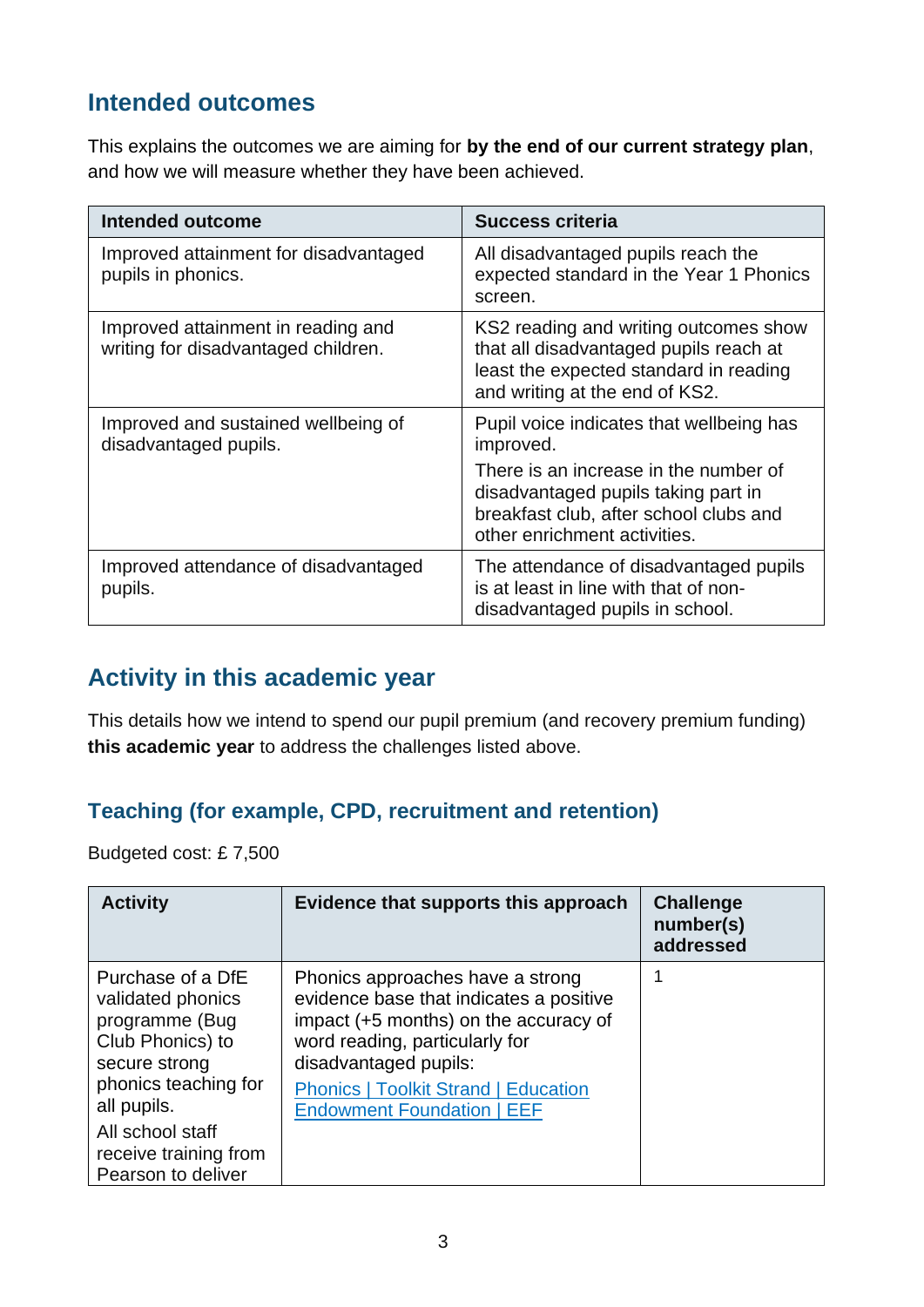| our chosen phonics<br>scheme effectively.<br>Purchase of<br>additional phonics<br>resources, including<br>books, which match<br>our chosen<br>programme.                                                                      |                                                                                                                                                                                                                                                                                                                                       |                |
|-------------------------------------------------------------------------------------------------------------------------------------------------------------------------------------------------------------------------------|---------------------------------------------------------------------------------------------------------------------------------------------------------------------------------------------------------------------------------------------------------------------------------------------------------------------------------------|----------------|
| Work with the<br>teaching school and<br>local English<br>consultant to deliver<br>staff CPD and<br>improve pedagogy<br>in reading and<br>writing.<br>Invest in a number<br>of core whole class<br>texts for Years $3 -$<br>6. | Reading comprehension strategies are<br>high impact on average (+6 months).<br>Alongside phonics it is a crucial<br>component of early reading instruction:<br>Reading comprehension strategies  <br>EEF<br>(educationendowmentfoundation.org.uk)<br>Improving Literacy in Key Stage 2   EEF<br>(educationendowmentfoundation.org.uk) | $\overline{2}$ |

### **Targeted academic support (for example, tutoring, one-to-one support structured interventions)**

Budgeted cost: £ 13,130

| <b>Activity</b>                                                                                                                        | Evidence that supports this approach                                                                                                                                              | <b>Challenge</b><br>number(s)<br>addressed |
|----------------------------------------------------------------------------------------------------------------------------------------|-----------------------------------------------------------------------------------------------------------------------------------------------------------------------------------|--------------------------------------------|
| Employ a qualified<br>teacher to deliver<br>phonics and reading<br>interventions in<br>Years 1, 2 and 3.                               | Small group tuition has an average<br>impact of +4 months additional progress<br>over the course of a year.<br>Small group tuition   EEF<br>(educationendowmentfoundation.org.uk) | 1 & 2                                      |
| Buy in NTP tutoring<br>sessions (qualified<br>teacher) to deliver<br>small group $(1:3)$<br>targeted provision in<br>Years 4, 5 and 6. | Small group tuition has an average<br>impact of +4 months additional progress<br>over the course of a year.<br>Small group tuition   EEF<br>(educationendowmentfoundation.org.uk) | 2                                          |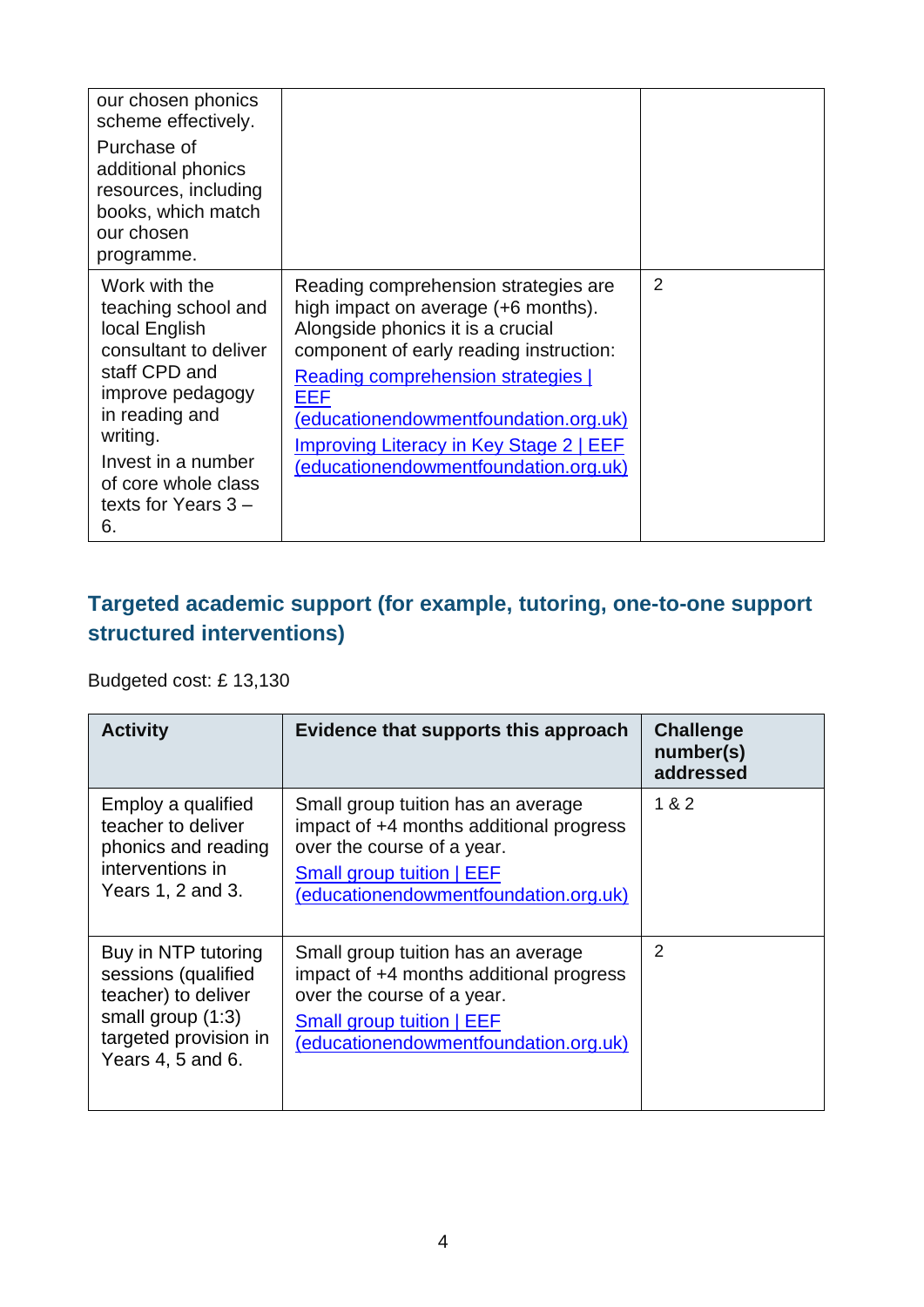## **Wider strategies (for example, related to attendance, behaviour, wellbeing)**

Budgeted cost: £ 11,500

| <b>Activity</b>                                                                                              | Evidence that supports this approach                                                                                                                                                                                                                                | <b>Challenge</b><br>number(s)<br>addressed |
|--------------------------------------------------------------------------------------------------------------|---------------------------------------------------------------------------------------------------------------------------------------------------------------------------------------------------------------------------------------------------------------------|--------------------------------------------|
| Set up a breakfast<br>club offering free<br>places for<br>disadvantaged<br>children.                         | A free, universal, before-school<br>breakfast club, has an average impact<br>of +2 months additional progress on<br>Year 2 children.<br><b>Magic Breakfast   EEF</b><br>(educationendowmentfoundation.org.uk)                                                       | 3                                          |
| <b>Employ a Family</b><br>Support Worker to<br>provide focused<br>wellbeing support to<br>specific children. | Social and emotional learning<br>approaches have a positive impact, on<br>average, of 4 months' additional<br>progress in academic outcomes over<br>the course of an academic year.<br>Social and emotional learning   EEF<br>(educationendowmentfoundation.org.uk) | 3                                          |
| Employ an<br><b>Education welfare</b><br>officer (with cluster<br>schools) to support<br>families in need.   | Improving school attendance: support<br>for schools and local authorities -<br>GOV.UK (www.gov.uk)                                                                                                                                                                  | 4                                          |

## **Total budgeted cost: £ 32,130**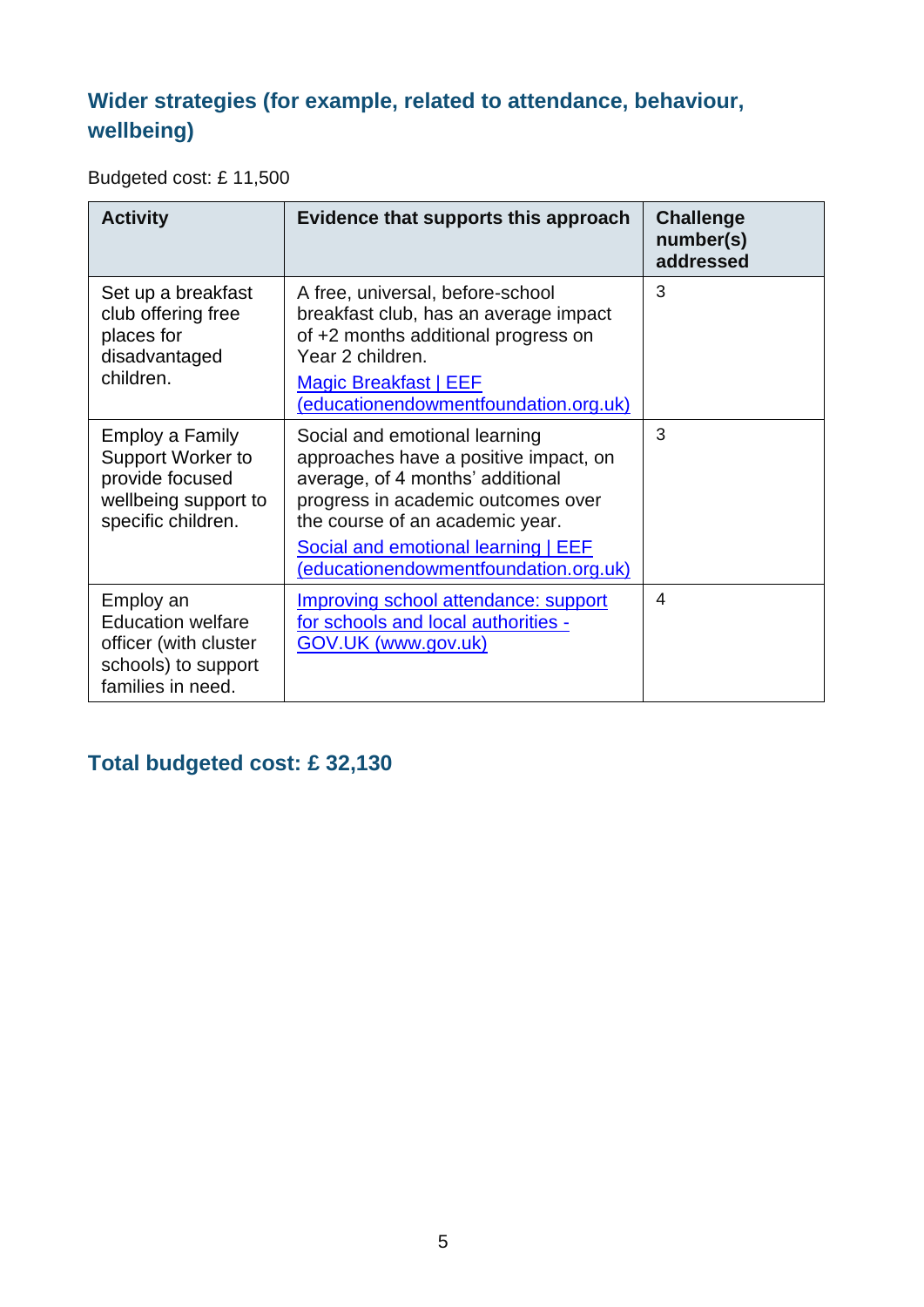# **Part B: Review of outcomes in the previous academic year**

## **Pupil premium strategy outcomes**

This details the impact that our pupil premium activity had on pupils in the 2020 to 2021 academic year.

#### **A. Improved attainment in phonics and reading for KS1 disadvantaged pupils.**

Phonics teaching improved last year. This was due to the provision of CPD for all staff, the appointment of an EYFS SLE to support EYFS staff and visits to other settings by EYFS & KS1 staff to observe best practice in phonics. Staff and pupils also benefitted from the purchase of additional resources which are now consistent across year groups.

All children in Reception and Year 1 are now able to take home phonically decodable books which match their level of phonics knowledge. Higher achieving Year 2 children have benefitted from being able to take home a new, wide range of chapter books.

Beanstalk and parent volunteers have enabled children to be read with more frequently at school (particularly disadvantaged children).

Year 2 Phonics screen results overall increased from 44% pass in September 2020 to 92% pass in June 2021. Pupil Premium Phonics screen results increased from 60% pass in September 2020 to 80% pass in June 2021.

Year 2 Reading attainment overall increased from 28% at ARE+ in November 2020 to 79% at ARE+ in June 2021. PP Reading attainment increased from 20% at ARE+ in November 2020 to 80% at ARE+ in June 2021.

#### **B. Improved attainment in reading and maths for KS2 PP pupils.**

The Love of Reading CPD was a success. We invested a significant amount of money (out of our main school budget) into buying whole class texts so that children are able to read a complete text and can follow their own copy/take a copy home to read on. We believe this way of working has had a significant impact on reading progress and attainment, particularly in KS2.

KS2 Reading attainment overall increased from 53% at ARE+ in November 2020 to 86% at ARE+ in June 2021. PP Reading attainment increased from 23% at ARE+ in November 2020 to 79% at ARE+ in June 2021.

Using the White Rose Maths scheme last year ensured that mathematics teaching was pitched accurately and children were able to use concrete, pictorial and abstract